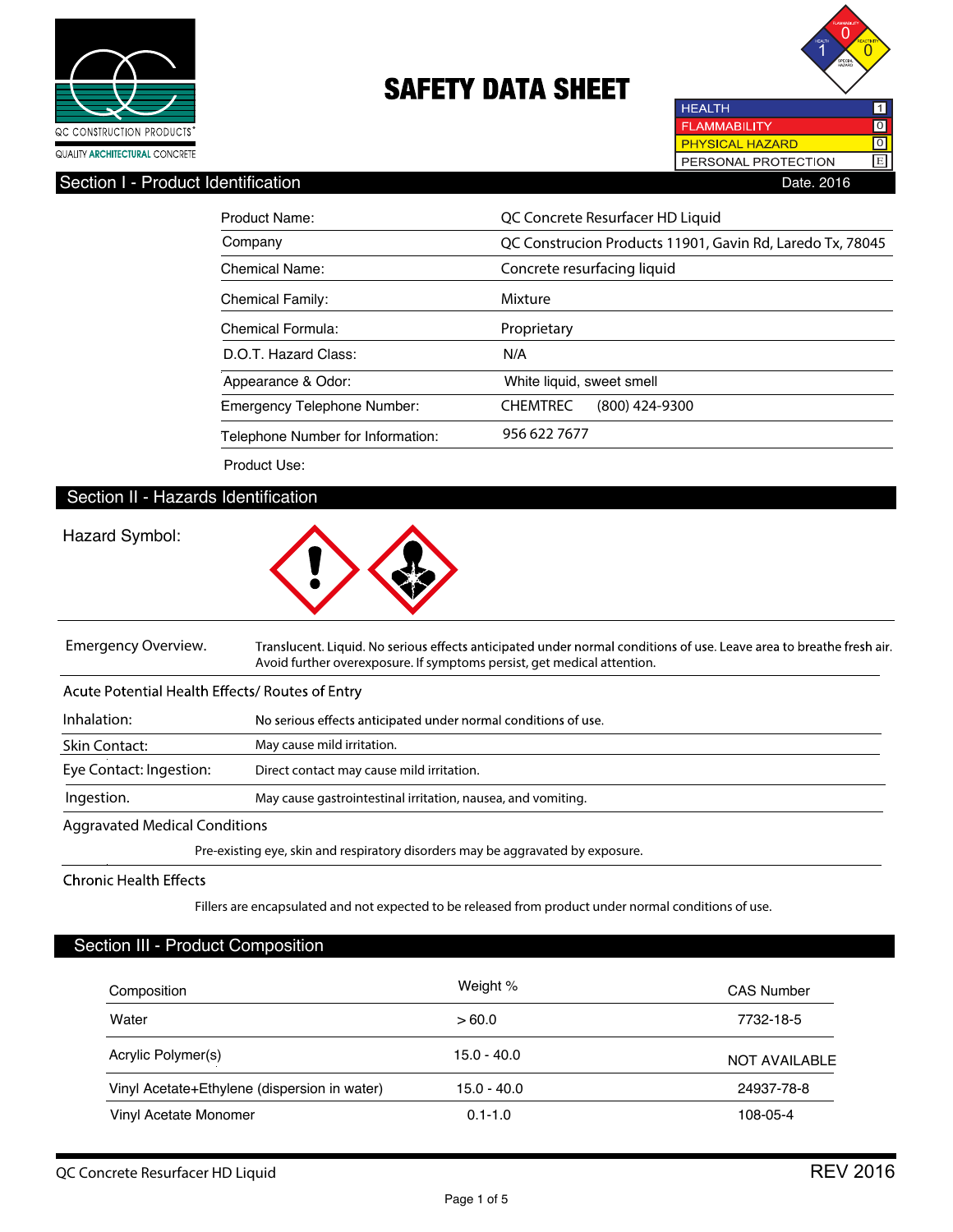### Section IV - First Aid Measures

| Inhalation:         | Leave area to breathe fresh air. Avoid further overexposure. If sysmptoms persist, get medical<br>attention. |
|---------------------|--------------------------------------------------------------------------------------------------------------|
| Skin Contact:       | Wash with soap and water as normal. If irritation develops, seek medical attention.                          |
| Eye Contact:        | Flush with large doses of water for 15-20 minutes. Seek immediate medical attention.                         |
| Ingestion:          | Do not induce vomiting; seek medical attention immediately.                                                  |
| Notes to physician: | Not aplicable.                                                                                               |

### Section V - Fire Fighting Measure

| Flash Point:                        | None                                                            |
|-------------------------------------|-----------------------------------------------------------------|
| Flammable Limits:                   | N/A                                                             |
| <b>Extinguishing Media:</b>         | This product not expected to burn under normal condition of use |
| Special Fire Fighting Procedures:   | Not required                                                    |
| Unusual Fire and Explosion Hazards: | This product not expected to burn under normal condition of use |

### Section VI - Accidental Release Measures

Transfer to apropiate container for disposal. Stop flow. Contain spill. Keep out courses. absorb spill in sand. earth or other **suitable meterial. transfer to appropiate container for disposal. Use appropiate protective equipment. Avoid contact with material**

### Section VII - Handling and Storage

**Handle in compliance with common hygienic practices. Clean hands thoroughly after handling. Keep from freezing. do not** use in confined or poorly ventilated areas. Prevent anhalation of vapor, ingestion and contact with skin eyes and clothing. **Keep container closed when not in use. Precautions also apply to emptied containers. store in sealed containers in a dry, ventilated warehouse location above freezing.**

### Section VIII - Exposure Controls / Personal Protection

Personal Protection Equipment



Ventilation/Engineering ControlsAdequate ventilation and su cient local exhaust as **needed to maintain exposure below TWA and TLV limits.**

Respiratory Protection: **Wear dust (particulate) respirator (NIOSH TC-84A approved). 3M Company's Tech Line (1-800-243-4630) may be helpful for respirator advice and availability. For respirator y protection guidelines refer to OSHA 29 CFR 1910.134.**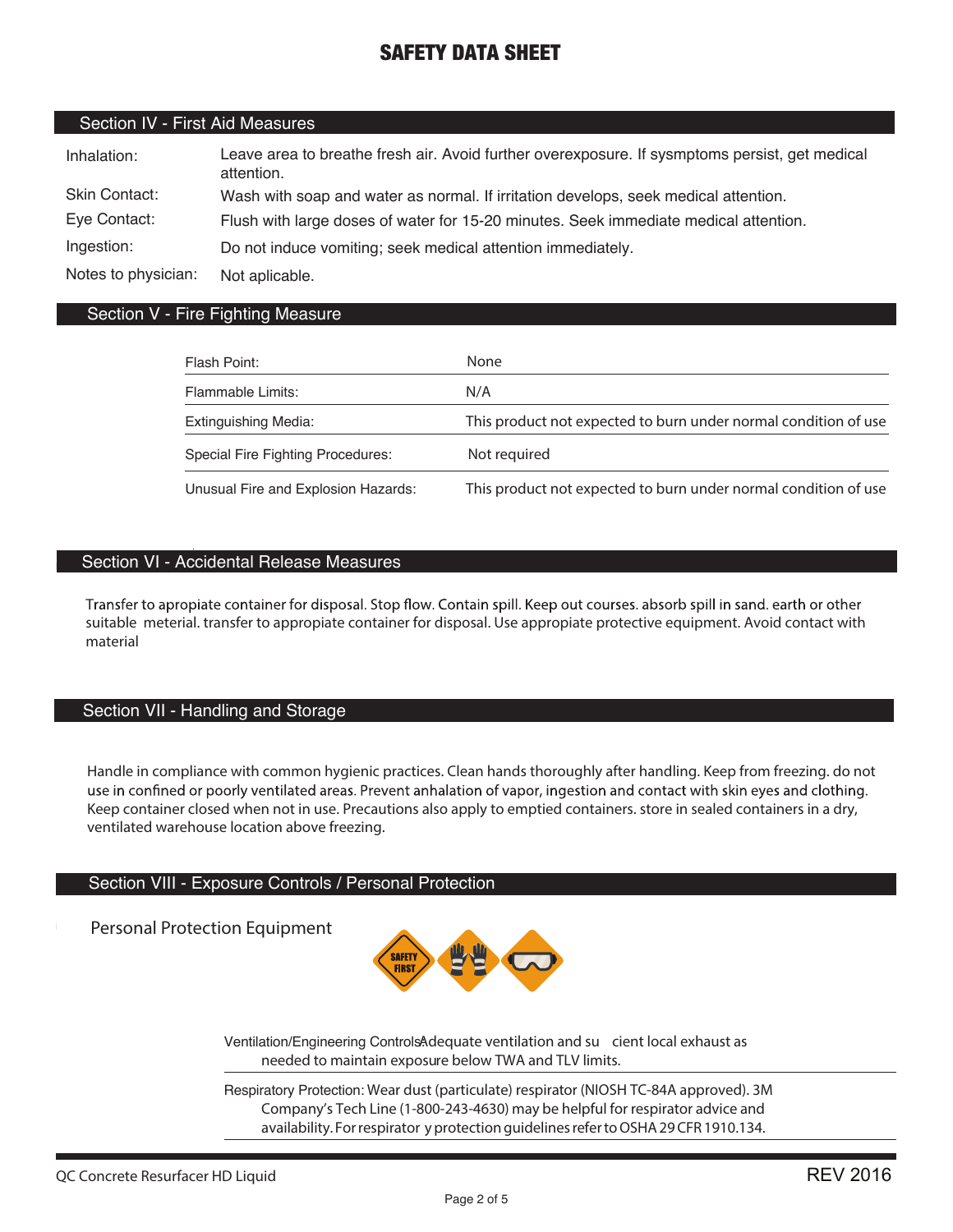## Section VIII - Exposure Controls / Personal Protection

| Respiratory protection:      | Not required under normal conditions of use. Wear appropriate, NIOSH/MSHA approved respirator with<br>combination particulate filter and vapor/gas removing cartridge when the ventilation is not adequate or<br>if it is necessary to abrade or grind surfaces coated with this product. |
|------------------------------|-------------------------------------------------------------------------------------------------------------------------------------------------------------------------------------------------------------------------------------------------------------------------------------------|
| Hand protection:             | Use suitable impervious rubber or vinyl gloves and protective apparel to reduce exposure.                                                                                                                                                                                                 |
| Eye Protection:              | Wear appropriate eye protection. Wear chemical safety goggles and/or face shield to prevent eye contact.<br>Do not wear contact lenses. Do not touch eyes with contaminated body parts or materials. Have eye<br>washing facilities readily available.                                    |
|                              | Skin and body protection: Prevent contact with shoes and clothing. Use rubber apron and overshoes.                                                                                                                                                                                        |
| Protective measures :        | Other equipment not normally required. Use professional judgment in the selection, care, and use.                                                                                                                                                                                         |
| <b>Engineering measures:</b> | Not required under normal conditions of use. Use local exhaust when the general ventilation is<br>inadequate                                                                                                                                                                              |
| <b>Engineering measures:</b> | No known components with exposure limits.                                                                                                                                                                                                                                                 |

## Section IX - Physical and Chemical Properties

| Appearance:                              | Fine powder. Various colors.      |
|------------------------------------------|-----------------------------------|
| Odor:                                    | Low odor                          |
| Vapor Pressure (mm Hq.):                 | Not applicable                    |
| Vapor Density $(Air = 1)$ :              | Not applicable                    |
| Boiling Point:                           | 212 °F (100 °C)                   |
| <b>Melting Point:</b>                    | Not applicable                    |
| Solubility in Water:                     | Miscible                          |
| Specific Gravity ( $H_2O = 1$ ):         | 1.03                              |
| Evaporation Rate (Butyl Acetate = $1$ ): | Less than 1 (Butyl acetate $=1$ ) |
| <b>Volatile Organic Compounds:</b>       | Nil                               |
| *Further Information<br><b>VOC</b>       | $<$ 1.5 gr/lt                     |
| Reactivity / Estability                  |                                   |

## Section X - Reactivity / Estability

| Stability:                              | elbat S                              |
|-----------------------------------------|--------------------------------------|
| Conditions to Avoid:                    | None                                 |
| Incompatibility (Materials to Avoid):   | Strong oxidizers such as nitric acid |
| Hazardous Decomposition or By-products: | None                                 |
| Hazardous Polymerization:               | Will not occur.                      |

### Section XI - Toxicological Information

No Data avaible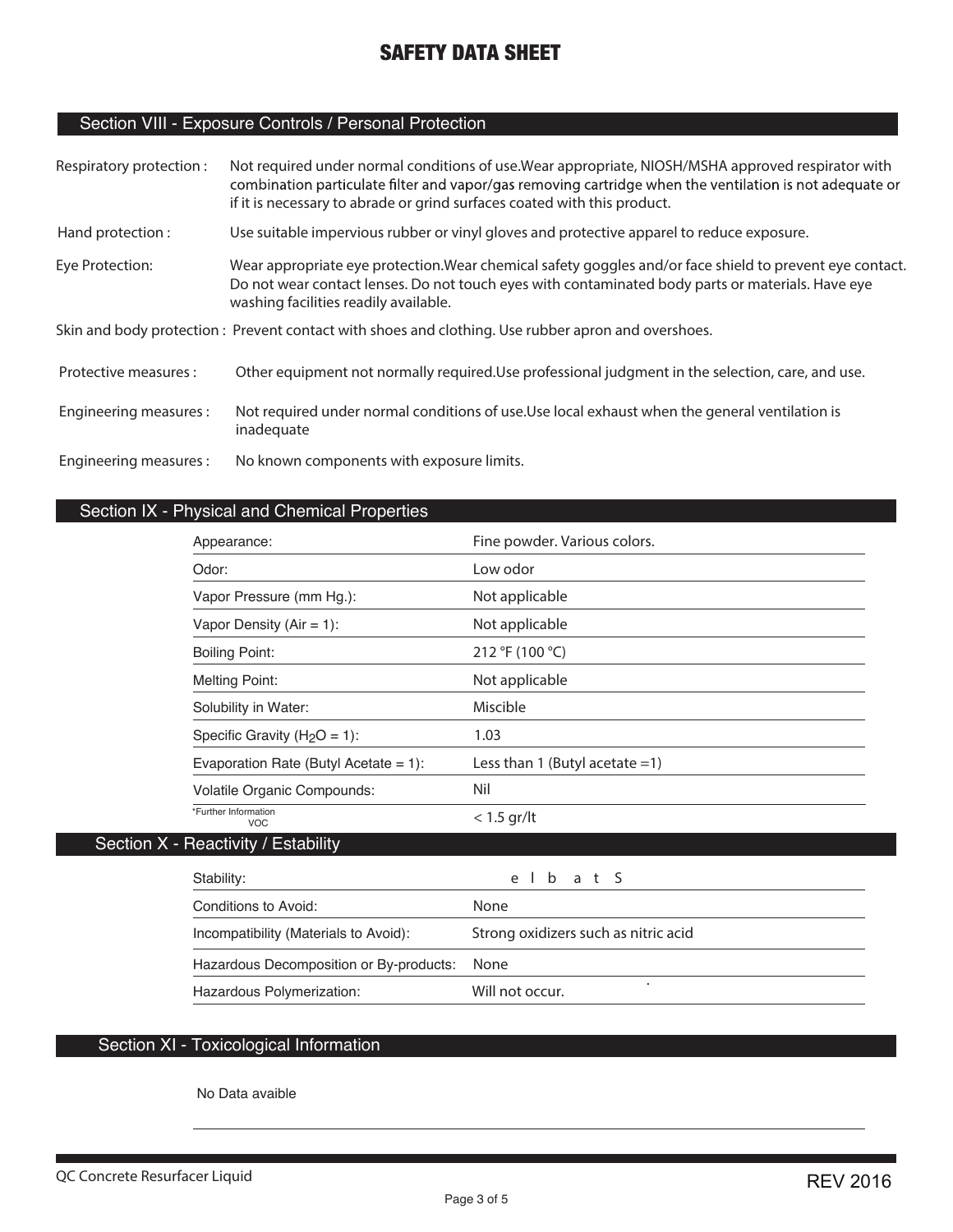### Section XII - Ecological Information

No Data Available

### Section XIII - Disposal Considerations

Disposal Method. Waste not regulated under RCRA. Disponse of in compliance with state and local regulations.

### Section XIV - Transportation / Shipping Data

DOT Hazard Class:

**Not regulated**

### Section XV - Regulatory Information

All components are listed or exempt from the TSCA inventory.

This product or its components are listed on, or exempt from the Canadian Domestic Substances List.

#### **U.S. Federal Regulation**

\*SARA 313 Components : None present or none present in regulated quantities.

\*SARA 311/312 Hazards : Based on an evaluation of the components used, this product does not contain hazardous ingredients identified as per 29 CFR 1910.1200

| *OSHA Hazardous Components :                     |               |
|--------------------------------------------------|---------------|
| *OSHA Flammability :                             | Not Regulated |
| *Regulatory VOC (less water and exempt solvent): | ` a/l         |
| *VOC Method 310 :                                | 0 %           |

#### **U.S. State Regulation**

| * Penn RTK Components: | Water                                          | 7732-18-5     |
|------------------------|------------------------------------------------|---------------|
| * NJ RTK Components :  | Acrylic Polymer(s)                             | NOT AVAILABLE |
|                        | Vinyl Acetate + Ethylene (dispersion in water) | 24937-78-8    |
|                        | Water                                          | 7732-18-5     |
|                        | Acrylic Polymer(s)                             | NOT AVAILABLE |
|                        | Vinyl Acetate + Ethylene (dispersion in water) | 24937-78-8    |

### Section XVI - Other Information

HMIS Rating :

| Health<br>Flammability<br>Reactivity | $\overline{0}$ | $0 =$ Minimum<br>$1 =$ Slight<br>$2 =$ Moderate<br>$3 =$ Serious |
|--------------------------------------|----------------|------------------------------------------------------------------|
| <b>PPE</b>                           |                | $4 =$ Severe                                                     |